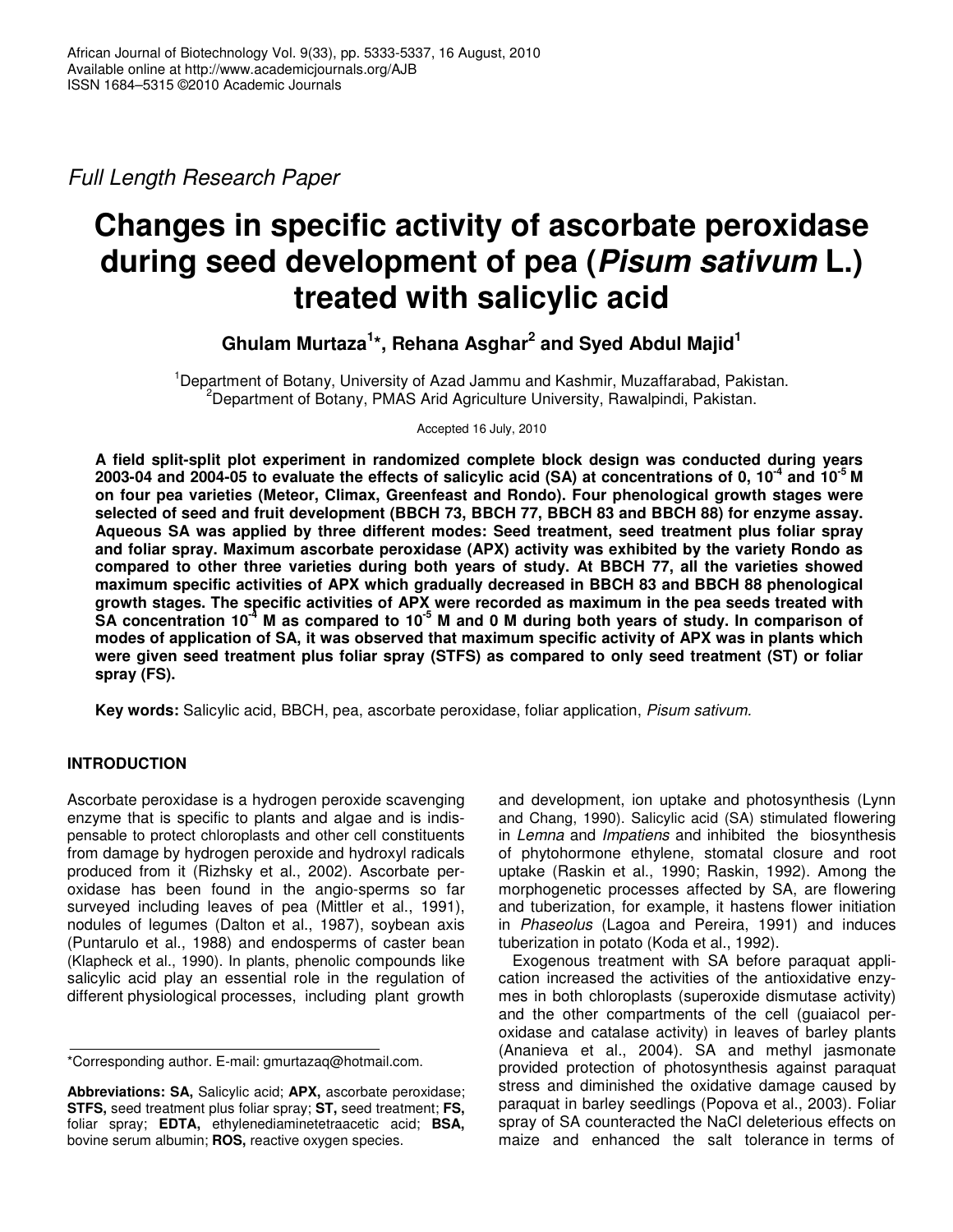improving plant growth by activating the photosynthetic process (Khodary, 2004). SA greatly potentiates the effects of salt and osmotic stresses by enhancing reactive oxygen species generation during photosynthesis and germination of *Arabidopsis* (Borsani et al., 2001).

High temperature increased total endogenous SA rapidly, whereas, SA treatment and heat acclimation induced comparable sequence of changes in ascorbate and glutathione pools and antioxidant enzymes (Dat et al., 1998a, b). In barley seedlings, SA treatment completely suppressed the cadmium induced up-regulation of the antioxidant enzyme activities and plants showed an increase level of tolerance toward high cadmium concentrations (Metwally et al., 2003).

The aim of the present study was to evaluate the effects of exogenously applied salicylic acid on the specific activities of ascorbate peroxidase enzyme at four different phonological stages of seed development in pea (*Pisum sativum* L.).

## **MATERIALS AND METHODS**

#### **Growth conditions and treatments**

The experiment was planned in a split-split plot experiment in randomized complete block design (RCBD) with three replicates. The main plots were assigned to pea cultivars (meteor, climax, green feast and rondo), with SA concentrations (0, 10<sup>-4</sup> and 10<sup>-5</sup> M in water) as subplots and modes of application of SA (seed treatment; seed treatment plus foliar spray; foliar spray only) as subsub-plots. The experiment was carried out during the growing seasons of 2003-04 and 2004-05. For seed treatment, seeds were soaked in the solutions of 0,  $10^{-4}$  and  $10^{-5}$  M concentrations of salicylic acid for six hours (Benavides-Mendoza et al., 2002). The plants were sprayed at phenological growth stage BBCH 60 (first flower open sporadically within the population) with aqueous solutions of SA concentrations 0,  $10^{-4}$  and  $10^{-5}$  M SA in the early morning when the plants had their 3rd leaf completely expanded. The sprays in all cases were carried out with a manual pump (Gutierrez-Coronado et al., 1998). The pods were sampled at four different phenological growth stages, that is, BBCH 73 (30% of pods reached average maximum length), BBCH 77 (70% of pods reached average maximum length), BBCH 83 (30% of pods ripe, dry and hard) and BBCH 88 (80% of pods ripe, dry and hard) (Feller et al., 1995).

## **Ascorbate peroxidase extraction and assay**

One gram seeds were homogenized at 4°C with pestle and mortar in 4 ml of grinding medium composed of 50 mM Tris-HCl, pH 7.2, 0.3 M mannitol, 1 mM ethylenediaminetetraacetic acid (EDTA), 0.1% bovine serum albumin (BSA) and 0.05% cysteine. The homogenate was centrifuged at 20,000 g in SIGMA 2-16KC refrigerated centrifuge for 20 min. The supernatant was used to determine the APX activity according to the procedure used by Arrigoni et al. (1992). The reaction mixture composed of 50  $\mu$ M ascorbate, 9  $\mu$ M hydrogen peroxide and 50 mM potassium phosphate buffer, pH 6.5. The hydrogen peroxide dependant oxidation of ascorbate was followed by means of the linear decrease in absorbance at 265 nm. Enzyme activity was expressed in µmol of ascorbate oxidized per minute per mg protein (Esaka et al., 1992).

Protein content was determined according to the method of Bradford (1976) with BSA as a standard. Data from the two years

combined were subjected to analysis of variance using computer package MSTATC. The Duncan's multiple range tests was used to separate the means.

## **RESULTS AND DISCUSSION**

All four varieties exhibited maximum specific activity of ascorbate peroxidase at phonological growth stage, BBCH 77 (Figure 1). The variety Rondo revealed maximum APX activity at all four phenological growth stages as compared to other varieties, while the minimum specific activity of APX was recorded for the variety Greenfeast. Generally, the specific activity of all the varieties increased from phenological growth stage BBCH 73 to BBCH 77 and then declined towards the BBCH 83 and BBCH 87.

The specific activity of APX at all four phonological growth stages (BBCH73, BBCH 77, BBCH 83 and BBCH 87) of fruit development was influenced by SA concentrations (Figure 2). The maximum activity of APX was measured at BBCH 77 with all the three SA concentrations, while the lowest values for APX activity was recorded at the phonological growth stage, BBCH 87. The specific activity of APX was the highest when treated with SA 10 $4$  M as compared to SA 10 $5$  M and control. The modes of applications of salicylic acid also influenced the specific activity of ascorbate peroxidase at all four phenological growth stages during the study (Figure 3). The maximum specific activity of APX was noted for the pea plants treated with salicylic acid twice (seed treatment plus foliar spray) at all four growth phenological stages, while the lowest specific activity was recorded for the pea plants whose seeds were treated with salicylic acid.

Abiotic stresses stimulate formation of reactive oxygen species (ROS) in plant tissues. Among these,  $H_2O_2$  is produced mainly in the chloroplasts and mitochondria of stressed cells and is the source of important cell damage (Foyer et al., 1994; Dat et al., 2000). Protection against ROS involves water-soluble and lipophilic antioxidants, as well as the ascorbate-glutathione cycle. In ascorbateglutathione cycle, ROS catalyses the first reaction between  $H<sub>2</sub>O<sub>2</sub>$  and ascorbate giving rise to mono-hydroascorbate and H<sub>2</sub>O. APX is responsible for  $H_2O_2$  detoxication in plant tissues (Chaudiere and Ferrari-Iliou, 1999) and is considered s a key antioxidant enzyme in plants (Orvar and Ellis, 1997). Marked changes in ascorbate metabolism occur during the development of seeds. In the early stage of seed development in *Vicia faba*, highest ascorbic acid content and a very high APX activity was observed (Tommasi et al., 1998). During the desiccation phase, ascorbate gradually decreases and finally completely disappears. With the loss of water, the APX activity also progressively decreases and becomes undetectable in the dry seed (Arrigoni et al., 1992). During the present study, seeds of the variety Rondo exhibited maximum APX activity as compared to other varieties. All the varieties showed maximum APX activities at BBCH 77 stage and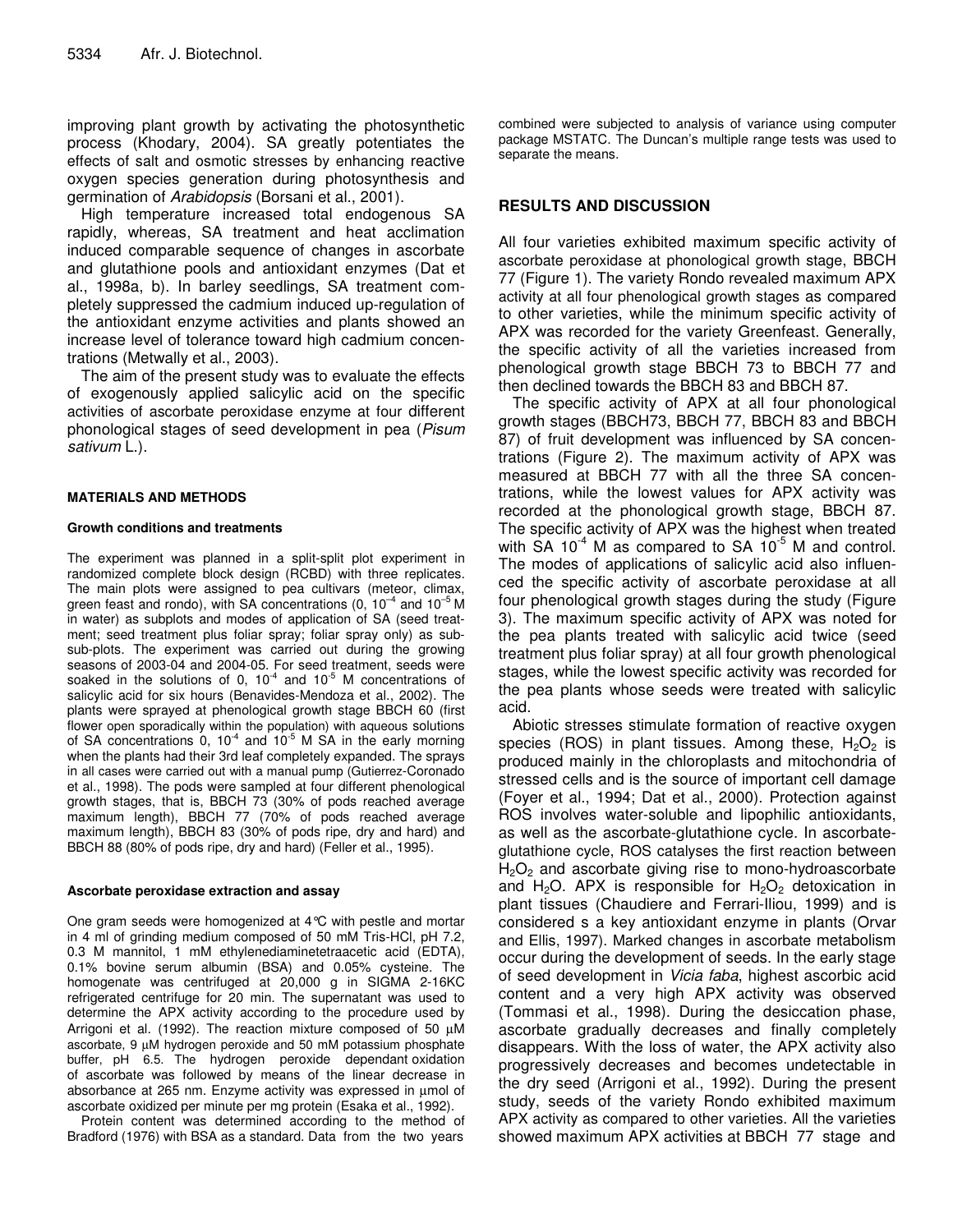

**Figure 1.** Effect of SA on the specific activity of ascorbate peroxidase at four phenological growth stages of pea (*P. sativum* L.) varieties during the year 2003-04 and 2004-05.



**Figure 2.** Effect of different SA concentrations on the specific activity of ascorbate peroxidase at four phenological growth stages of pea (*P. sativum* L.) during the year 2003-04 and 2004-05.

gradually decreased in phenological growth stages (BBCH 83 and BBCH 88). The pattern of APX specific activity shown by the varieties is in agreement with earlier workers (Arrigoni et al., 1992). The highest APX activities were recorded for SA concentration  $10^{-4}$  M as compared to 0 M and SA concentration 10<sup>-5</sup> M during both years of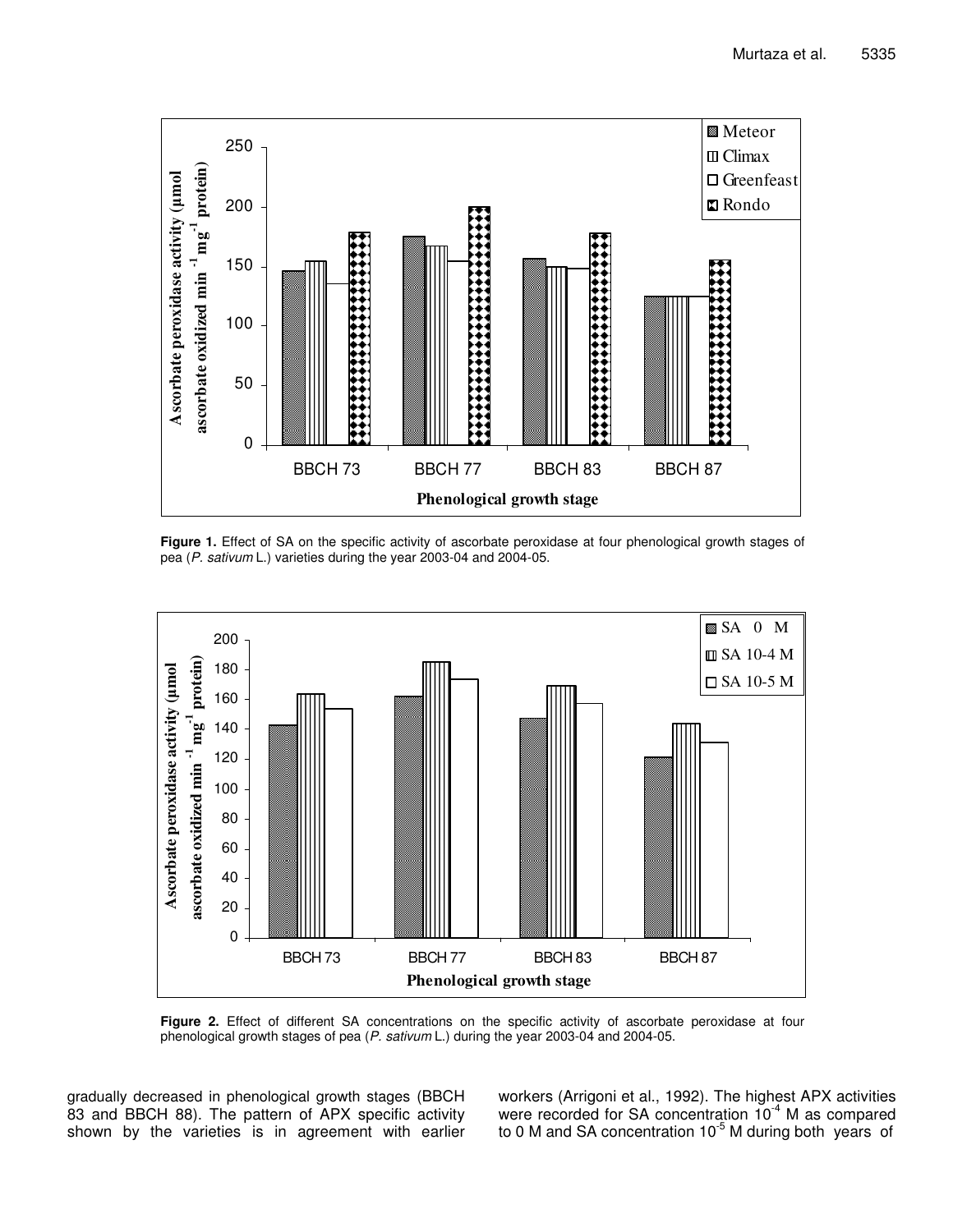

**Figure 3.** Effect of different modes of application of SA on the specific activity of ascorbate peroxidase at four phenological growth stages of pea (*P. sativum* L.) during the year 2003-04 and 2004-05.

study. Our findings showed that STFS had maximum specific activities of APX as compared to ST or FS. The increase in specific activities of APX induced by SA has already been revealed by earlier workers (Dat et al., 1998a, b). Higher content of ascorbate in green as compared with non green tissues of plants indicate a high requirement of ascorbate for the scavenging of hydrogen peroxide in chloroplasts.

During the present study, at BBCH 77, the highest APX activity can be correlated to maximum ascorbate content, while at phenological stages BBCH 83 and BBCH 88, the linear decrease in specific APX activities may be due to low ascorbate and water content of the seeds. There are certain reports that SA inhibits the APX activities (Conrath et al., 1995). However, from the results of the present study, it was revealed that SA is not an inhibitor of APX which was reported by other workers (Kvaratskhelia et al., 1997; Chakraborty and Tongden, 2005).

#### **REFERENCES**

- Ananieva EA, Christov KN, Popova LP (2004). Exogenous treatment with salicylic acid leads to increased antioxidant capacity in leaves of barley plants exposed to paraquat. J. Plant Physiol. 161: 319-328*.*
- Arrigoni O, Gara LD, Tommasi F, Liso R (1992). Changes in ascorbate system during seed development of *Vicia faba* L. Plant Physiol. 99: 235-238.
- Benavides-Mendoza A, Ramirez-Rodriguez H, Robledo-Torres V, Hernandez-Davila J, Ramirez-Mezquitic JG, Bacopulos-Tellez E, Sandoval-Rangel A, Bustamante-Garcia MA (2002). Seed treatment with salicylates modifies stomatal distribution, stomatal density and the tolerance to cold stress in pepper seedlings. Proceedings of the

16<sup>th</sup> International Pepper Conference (Tampico, Tamaulipas, Mexico, November 10<sup>th</sup> -12<sup>th</sup>, 2002): 2. www.pepperconference.org/ proceedings/ eed\_treatment\_with\_salicylates.pdf

- Borsani O, Valpuesta V, Botella MA (2001). Evidence for a role of salicylic acid in the oxidative damage generated by NaCl and osmotic stress in *Arabidopsis* seedlings. Plant Physiol. 126: 1024-1030*.*
- Bradford M (1976). A rapid and sensitive method for the quantitation of microgram quantities of proteins utilizing the principle of protein dyebinding. Anal*.* Biochem*.* 72: 248-254.
- Chakraborty U, Tongden C (2005). Evaluation of heat acclimation and salicylic acid treatments as potent inducers of thermotolerance in *Cicer arietinum* L. Curr. Sci. 89: 1568-1575.
- Chaudiere J, Ferrari-Iliou R (1999). Intracellular antioxidants: from chemical to biochemical mechanisms. Food Chem. Toxicol. 37: 949- 962.
- Conrath U, Chen Z, Ricigliano JR, Klessig DF (1995). Two inducers of plant defense responses, 2,-dichloroisonictinic acid and salicylic acid, inhibit catalase activity in tobacco. Proc. Natl. Acad. Sci. USA, 92: 7143-7147.
- Dalton DA, Hanus FJ, Russel SA, Evans HJ (1987). Purification, properties and distribution of ascorbate peroxidase in legume root nodules. Plant Physiol. 83: 789-794.
- Dat J, Vandenabeele S, Vranova E, Van Montagu M, Inze D, Van Breusegem F (2000). Dual action of the active oxygen species during plant stress response. Cell*.* Mol*.* Life Sci*.* 57: 779-795*.*
- Dat JF, Foyer CH, Scott IM (1998b). Changes in salicylic acid and antioxidants during induced thermotolerance in mustard seedlings. Plant Physiol. 118: 1455-1461.
- Dat JF, Lopez-Delgado H, Foyer CH, Scott IM (1998a). Parallel changes in  $H_2O_2$  and catalase during thermotolerance induced by salicylic acid or heat acclimation in mustard seedlings. Plant Physiol. 116: 1351-1357.
- Esaka M, Fujisawa K, Goto M, Kisu Y (1992). Regulation of ascrobate oxidase expression in pumpkin by auxin and copper. Plant Physiol. 100: 231-237.
- Feller C, Bleiholder H, Buhr L, Hack H, Hess M, Klose R, Meier U, Stauss R, Van Den Boom R, Weber E (1995). Phänologische Entwicklungsstadien von Gemüsepflanzen: II. Fruchtgemüse und